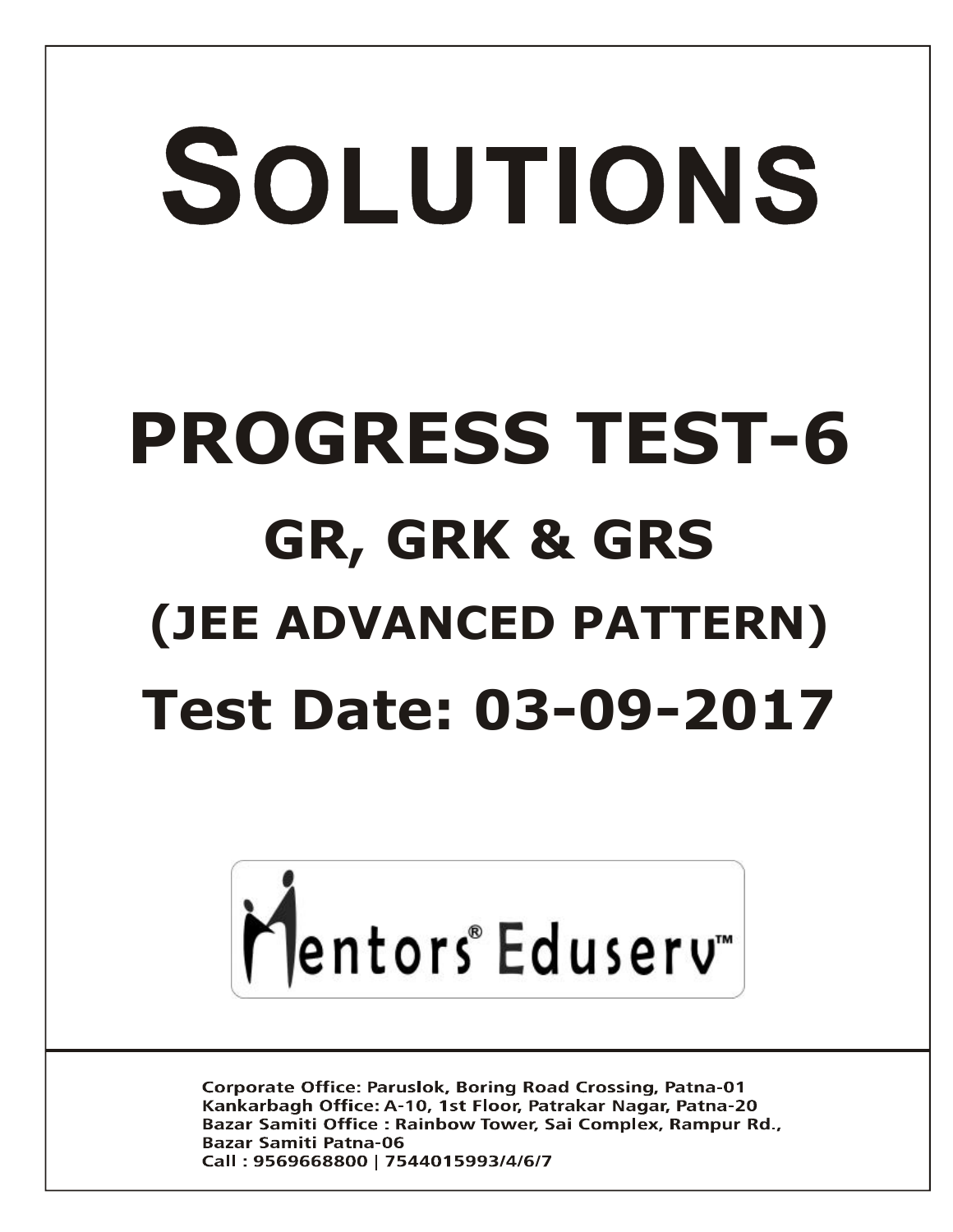[ **2** ] **PT-VI (ADV) GR, GRK & GRS\_03.09.2017 PHYSICS 1. (D)** The extension developed in the string due to small values of ' $\theta$ ' is :  $x = h \sin \theta \approx h\theta$ Torque about 'O' :  $\tau_0$  = (Mg sin  $\theta$ ) L + (kx)h or,  $\tau_0 \cong \text{mg } \theta L + \text{k}h^2\theta = (\text{mgL} + \text{k}h^2)\theta$  ... (1) Also;  $mg \sin\theta$ 0 = I<sup>0</sup> = mL<sup>2</sup> (2) From (1) and (2) :  $mL^2 \alpha$  = (mg L + kh<sup>2</sup>) $\theta$  $gL + \frac{kh^2}{m}$ ſ  $\mathcal{L}$  $rac{1}{2}$   $\left( gL + \frac{kh^2}{m} \right) \theta$  $\overline{\phantom{a}}$ or  $\alpha = \frac{1}{L^2}$  $\backslash$ J  $\theta$  $\frac{\theta}{\alpha}$  = 2 $\pi \sqrt{\frac{1}{1^2} \left( g L + \frac{kh^2}{m} \right)} \theta$  $1\int_{\text{cl}}$  kh<sup>2</sup>  $\int$ gL +  $\setminus$ gL +  $\frac{kh}{m}$ Now : T =  $2\pi\sqrt{\frac{c}{\alpha}}$  $\overline{\phantom{a}}$ 2 L  $\overline{\phantom{0}}$  $\bigg)$  $gL + \frac{kh^2}{m}$  $\Rightarrow$   $v = \frac{1}{T} = \frac{1}{2\pi L}$ ſ  $\setminus$  $\frac{1}{\pi L}$   $\sqrt{\left(9L + \frac{N\Gamma}{m}\right)}$  $\overline{\phantom{a}}$ Hence (D).  $\overline{\phantom{0}}$  $\bigg)$ **2. (B)** Let the charge on outer surface of plates (1) be x and on the inner (interfacing) surface of plate (1) be y, then charge distribution on other plates is shown in figure (by using charge conservation and  $E = 0$  inside the metallic plates). For electric field to be zero inside the plate 1  $\ell_1 \rightarrow -2\ell_1$ x  $(q - x)$ - $(-q-y)$  $\frac{1}{\epsilon_0} = \frac{1}{2A\epsilon_0}$ 2A $\epsilon_{\rm 0}$  $\epsilon$  $x \mid y \mid -y \mid (q+y) \mid (q-x)$  $E_1$   $B_2$ A  $\Rightarrow$   $x = \frac{q}{2}$  &  $q - x = \frac{q}{2}$ C Since  $V_{A} = V_{C}$  $= V_c$   $\Rightarrow V_A - V_B = V_c - V_B$  $\Rightarrow$  E<sub>1</sub>  $\ell_1$  = E<sub>2</sub>  $\ell_2$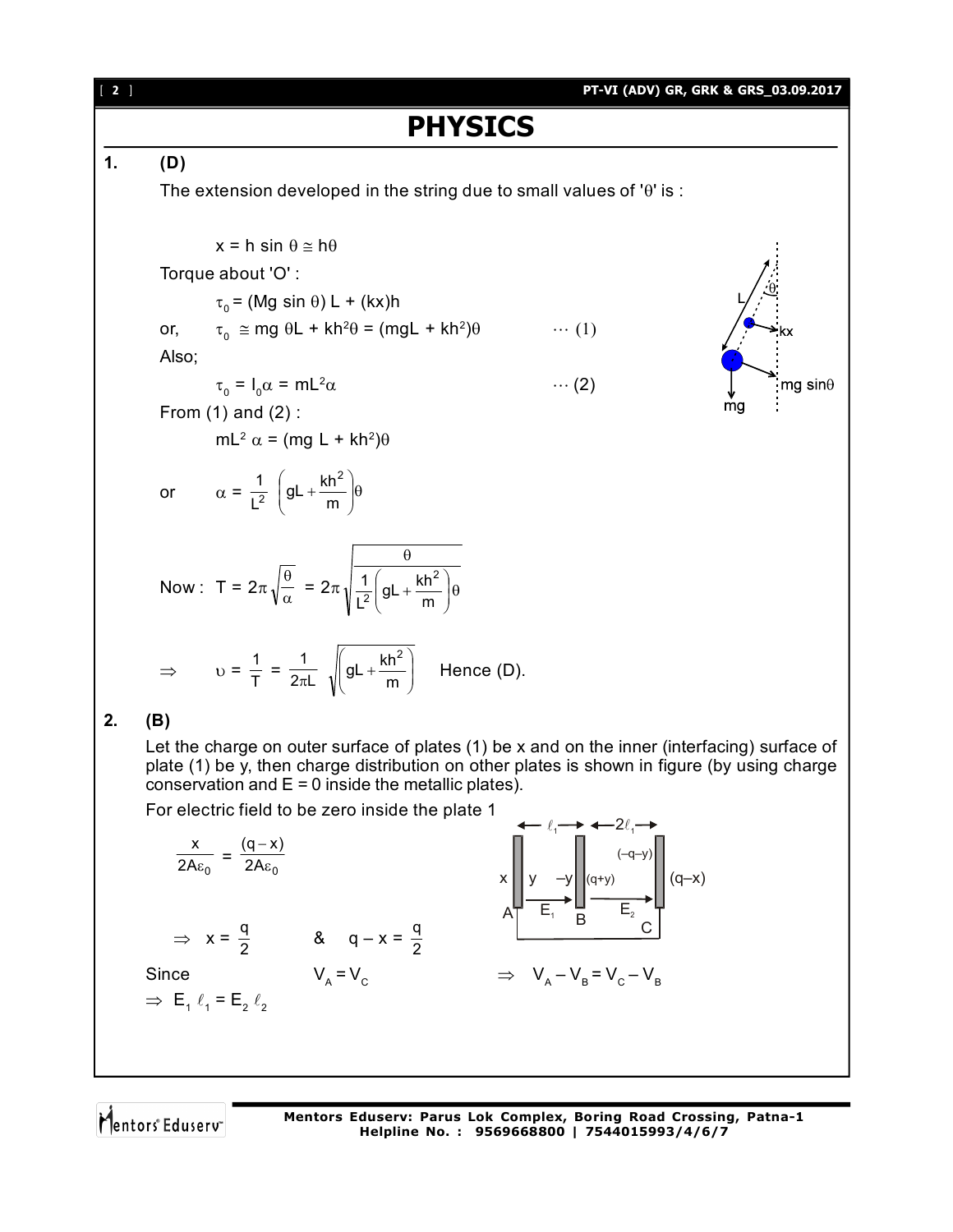# **PT-VI (ADV) GR, GRK & GRS\_03.09.2017** [ **3** ]

$$
\Rightarrow \frac{y}{Ac_0} e_1 = \frac{(-q-y)}{Ac_0} 2e_1
$$
  
\n
$$
y \ell_1 = -2q \ell_1 - 2y \ell_1
$$
  
\n
$$
3y \ell_1 = -2q \ell_1
$$
  
\n
$$
y = \frac{-2q}{3}
$$
  
\nSo,  $-q - y = -q + \frac{2q}{3} = \frac{-q}{3}$   
\nSo,  $C$  harge on outer surface of plate 1 is  $x = \frac{q}{2}$   
\nChange on inner (interfacing) surface of plate 1 is  $y = \frac{-2q}{3}$   
\nChange on outer surface of plate 2 is  $q - x = \frac{q}{2}$   
\nChange on inner (interfacing) surface of plate 2 is  $(-q - y) = \frac{-q}{3}$   
\n3. **(A)**  
\n4. **(C)**  
\n
$$
\int_0^v dV = -\int \vec{E} \cdot d\vec{r} = -\int_0^x \vec{E} \cdot dx - \int_0^y \vec{E} \cdot dy
$$
  
\n
$$
\Rightarrow V - 5 = -\frac{2x^2}{2} - \frac{3y^2}{2}
$$
  
\n
$$
\Rightarrow V = -\frac{2x^2}{2} - \frac{3y^2}{2} + 5.
$$
  
\n5. **(C)**  
\n6. **(A)**  
\n7. **(C)**  
\n8. **(D)**  
\n
$$
B = \frac{\mu_0 i}{2\pi r} r = \sqrt{2^2 + 3^2 + 6^2} = 7
$$
  
\n $\therefore B = \frac{4\pi \times 10^{-7}}{2\pi} \times \frac{7}{7} = 2 \times 10^{-7} T$ .  
\n9. **(D)**

Mentors<sup>®</sup> Eduserv<sup>®</sup>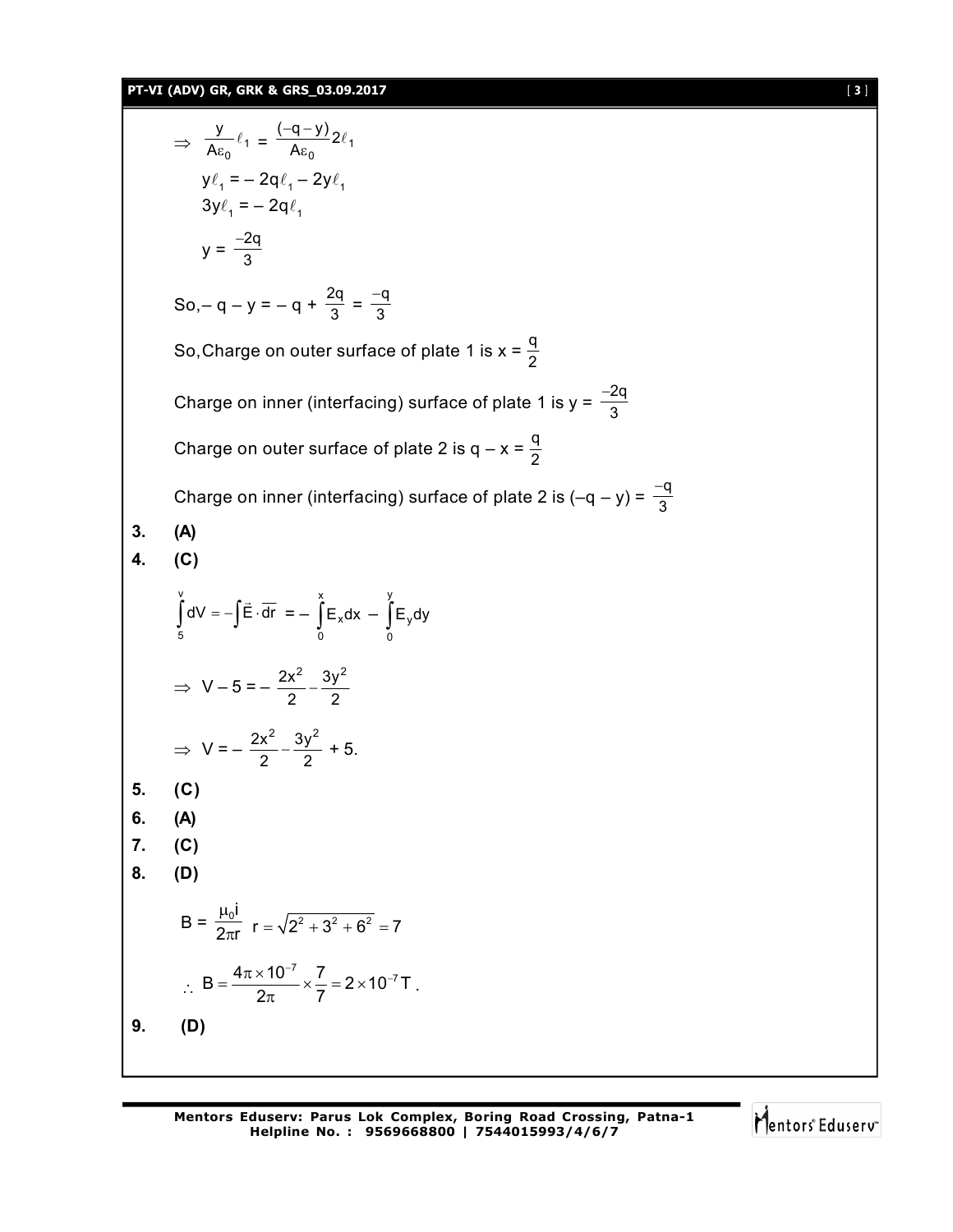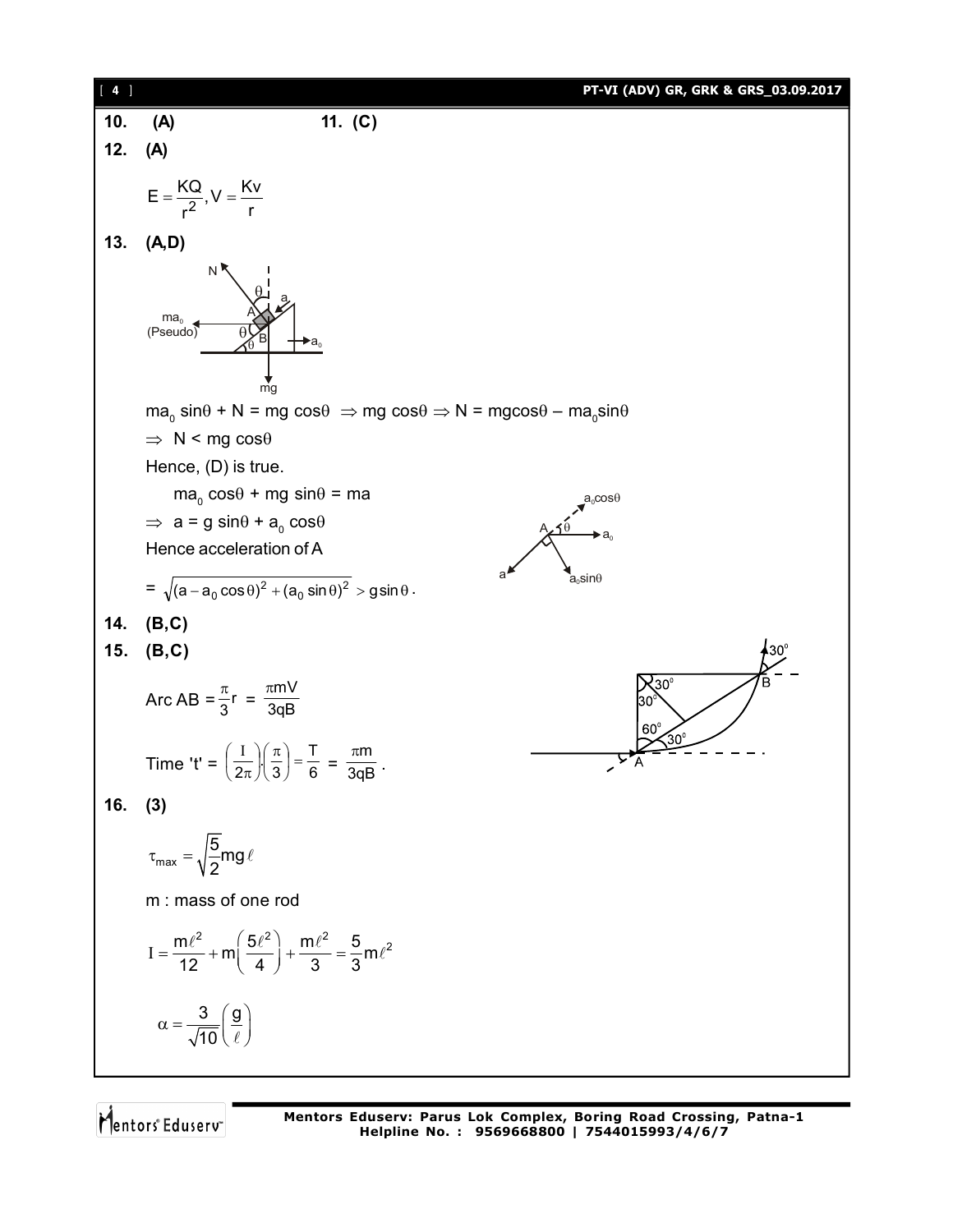### **PT-VI (ADV) GR, GRK & GRS\_03.09.2017** [ **5** ]

**17. (4)**  $2\pi$ (d + r) .<br>0 <sup>.i</sup>  $\pi$ (d + μ  $=\frac{N \times \mu_0 i_2}{2r}$  $\Rightarrow$  N =  $\frac{1}{i_2}$ 1 i i .  $\frac{r}{\pi(d+r)}$  $\frac{r}{\pi(d+r)} = \frac{54}{3.5} \cdot \frac{0.22 \times 7}{22(0.27)} = 4$ **18. (1)** The particle will move along a circle of radius equal to the radius of circular region in which magnetic field is present. (See in fig.) From  $R = \frac{mv}{qB}$ ;  $v = \frac{qB}{m}$ qBR  $=\frac{1}{2 \times 10^{-3}}$ 6  $2\times 10$  $5\times$ 10 $^{-$ o $\times$ 4 $\times$ (0.1) ÷ - $\times$  $\frac{x10^{-6} \times 4 \times (0.1)}{0.40^{-3}} = 10^{-3} \text{ m/s} = 1 \text{ mm/s}.$ **19. (2)**  $q = \frac{\Delta \phi}{R}$  :  $\Delta \phi = qR = \text{area of } i\text{-t graph} \times R$ **20. (0)** Due to the motion of the loop, there will be an induced current flowing in the circuit, resulting in a force acting on each element of the loop equally & radially. Therefore the net force on the loop is zero. **CHEMISTRY 21. (A)** C=C  $\mathsf{CH}_3$ CH<sub>3</sub>—C≡C—CH<sub>3</sub> H<sub>2</sub>/Pd-BaSO<sub>4</sub>/ **2** 1 **2** CH<sub>3</sub>  $H'$   $\rightarrow$   $H$  $R$  CO $_{3}$ H  $H<sub>2</sub>O$  (anti addition) CH<sub>3</sub> CH<sub>3</sub>  $\perp$ -OH  $\perp$ н  $H$ —  $H$ <sup> $-$ </sup> N **22. (B)** For  $C_8H_7Cl$  DU is 5 ie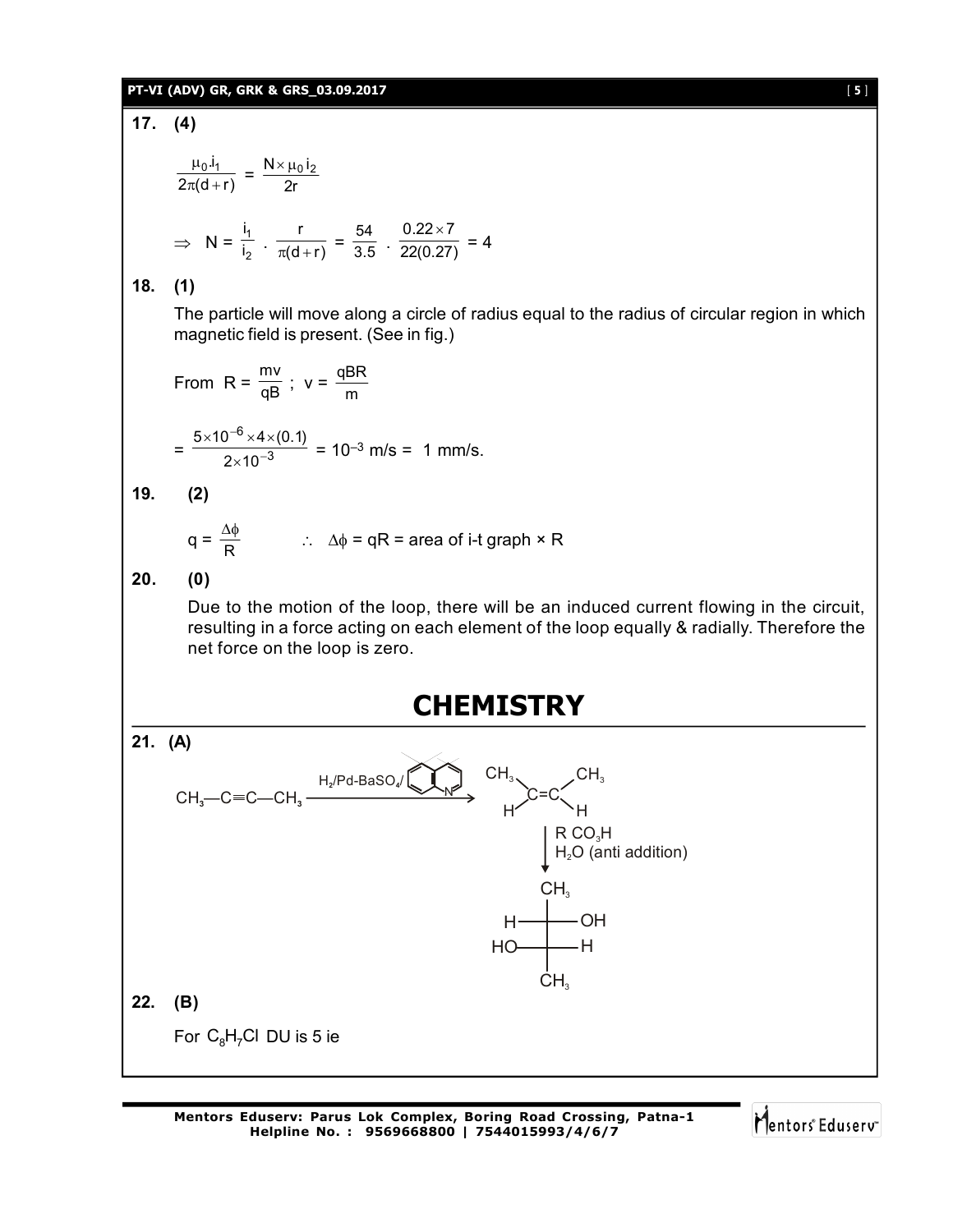[ **6** ] **PT-VI (ADV) GR, GRK & GRS\_03.09.2017**



# **23. (A)**

each silicon atom is surrounded by four oxygen atoms and each oxygen atom is bonded to t to the contract of the contract of the contract of the contract of the contract of the contract of the contract of the contract of the contract of the contract of the contract of the contract of the contract of the contr silicon atoms



# **24. (C)**

 $\Delta T_{\rm f} = 8^{\rm o}\,{\rm C}$   $=$  8k  $\,$  in final solution

 $\Delta T_f = k_f m$ 

$$
8 = 2 \times \frac{50}{100 \text{ w}_1(\text{kg})}
$$
  
or, 
$$
\text{w}_1(\text{kg}) = \frac{1}{8} \text{kg}
$$
  
or, 
$$
\text{w}_1 = \frac{1}{8} \times 1000 \text{g} = 125 \text{g}
$$
  
ice separated = 375 g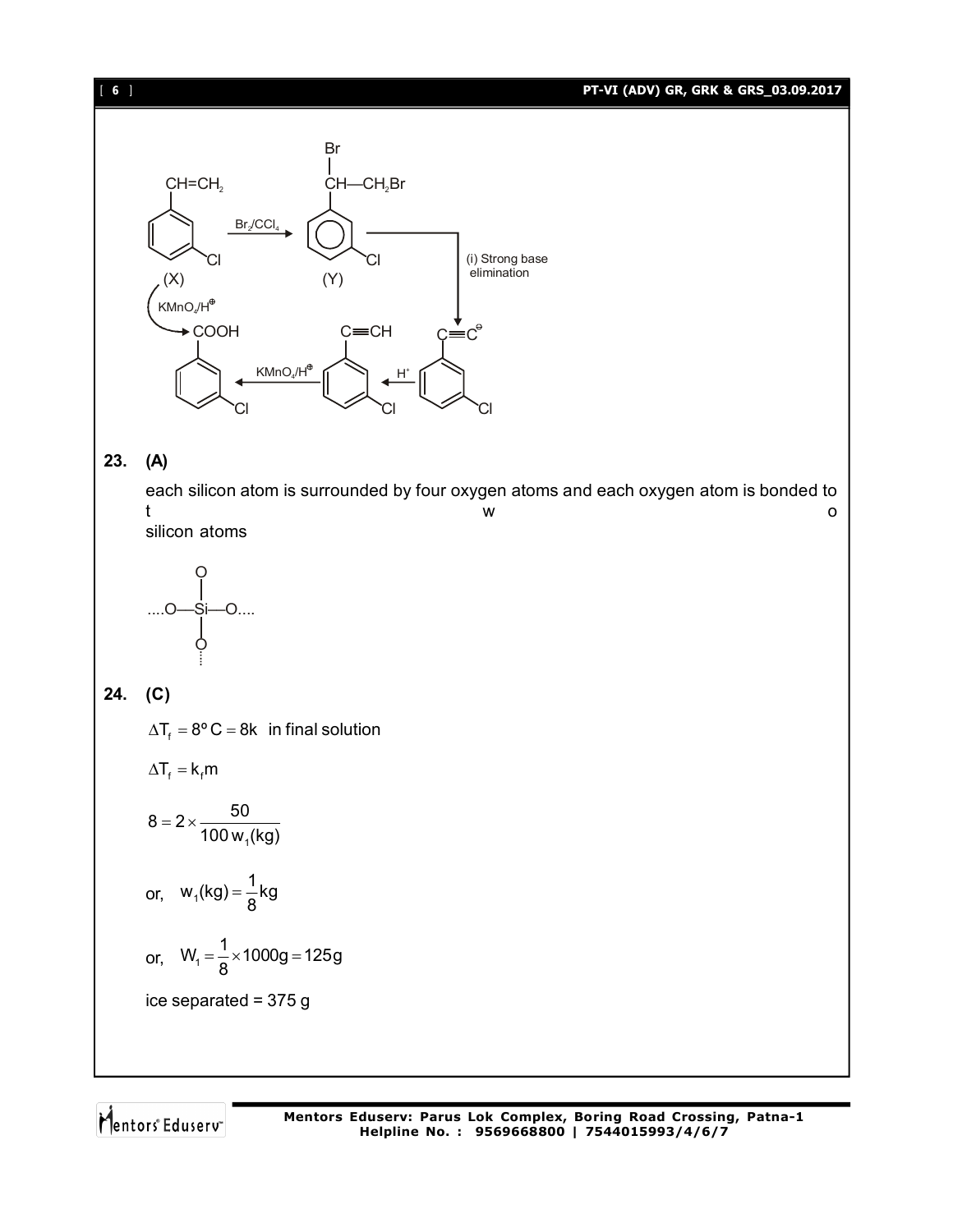### **PT-VI (ADV) GR, GRK & GRS\_03.09.2017** [ **7** ]

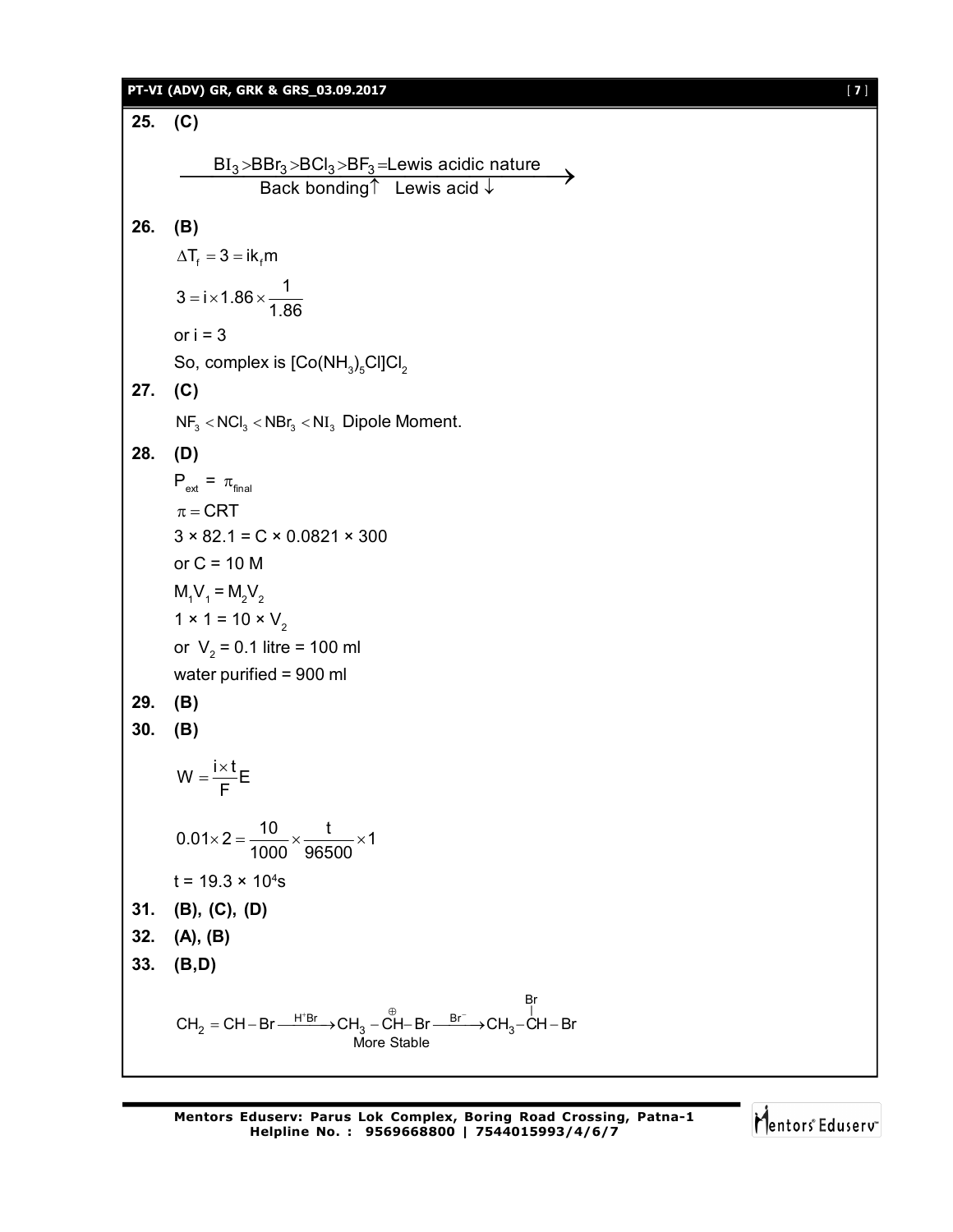[ **8** ] **PT-VI (ADV) GR, GRK & GRS\_03.09.2017**

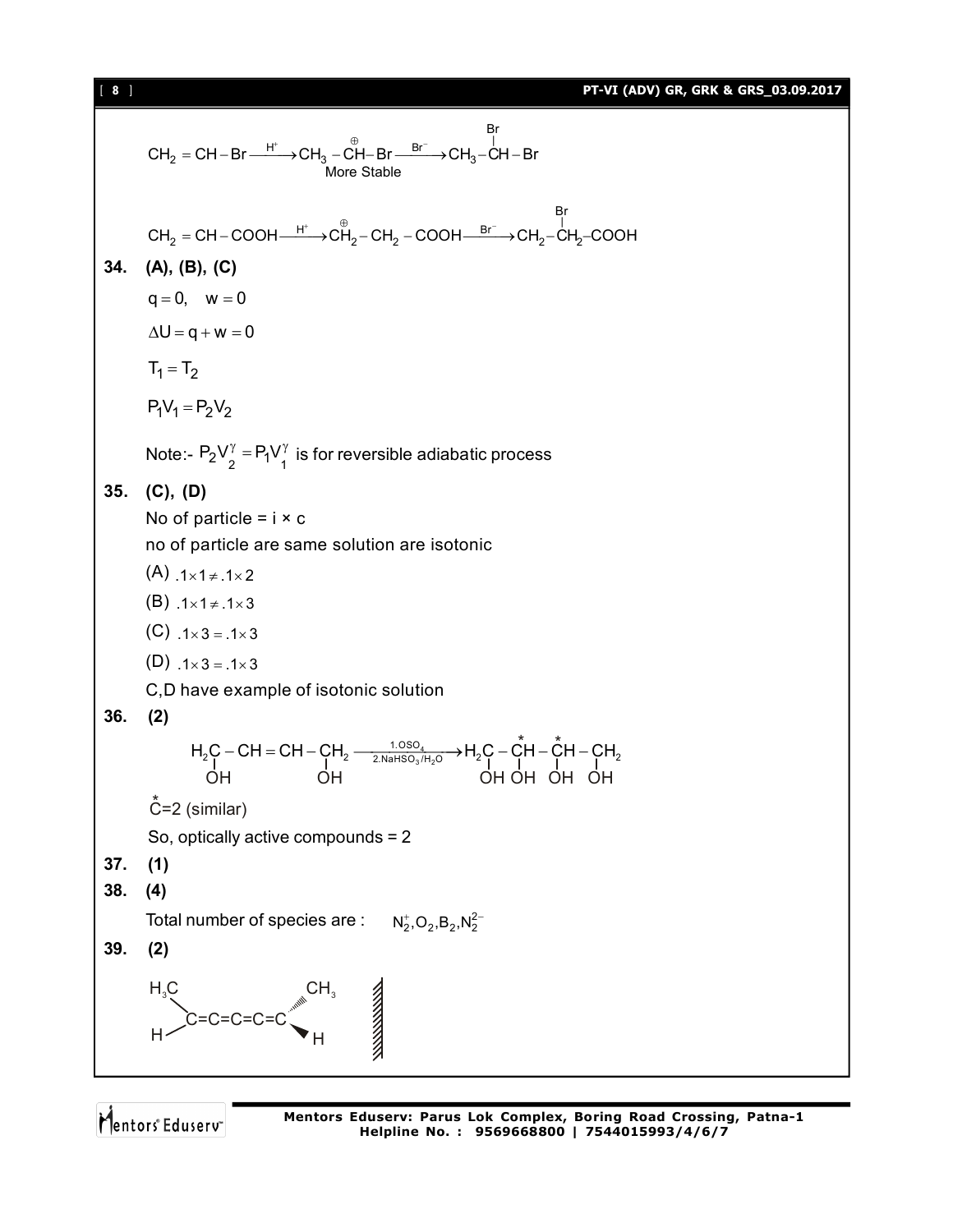**PT-VI (ADV) GR, GRK & GRS\_03.09.2017** [ **9** ] **40. (3)** Let  $\lambda_{HX}^{0.01} = a$ ,  $\lambda_{HY}^{0.1} = 10a$  $\lambda_{\text{HX}}^{\infty} = \lambda_{\text{HY}}^{\infty} = \lambda^{\infty}$ HX a  $\alpha_{\rm HX} = \frac{a}{\lambda^{\infty}}$ ,  $\alpha_{\rm HY} = \frac{10a}{\lambda^{\infty}}$  $\alpha_{\text{HY}} = \frac{184}{\lambda^{\infty}}$ 2 a  $K_a(HX) = 0.01 \times \left(\frac{a}{\lambda^{\infty}}\right)^2$ 2  $K_a(HY) = 0.1 \left(\frac{10a}{\lambda^{\infty}}\right)^2$ a a  $K_a(HX)$  1  $\frac{R_a(T, B)}{R_a(HY)} = \frac{1}{1000}$  $pK_a(HX) - pK_a(HY) = 3$ **MATHEMATICS 41. (C)** [x]dx +| cos<sup>-</sup>'(cos[x] )dx +| cos<sup>-</sup>' cos[x]dx +| cos<sup>-</sup>' cos[x]dx +| cos<sup>-</sup>' cos[x]  $\int_{0}^{1}$   $\cos^{-1}$   $\cos^{-1}$   $\left(\cos^{-1}$   $\cos^{-1}$   $\cos^{-1}$   $\cos^{-1}$   $\cos^{-1}$   $\cos^{-1}$   $\cos^{-1}$   $\cos^{-1}$   $\cos^{-1}$   $\cos^{-1}$  $\int\limits_{0}^{\infty}\cos^{-1}\cos\bigl[\frac{x}{2}\bigr]dx+\int\limits_{1}^{\infty}\cos^{-1}\bigl(\cos\bigl[\frac{x}{2}\bigr]\bigr)dx+\int\limits_{2}^{\infty}\cos^{-1}\cos\bigl[\frac{x}{2}\bigr]dx+\int\limits_{3}^{\infty}\cos^{-1}\cos\bigl[\frac{x}{2}\bigr]dx+\int\limits_{4}^{\infty}\cos^{-1}\cos\bigl[\frac{x}{2}\bigr]dx$ (1) dx + | 1. dx + | 2 dx + 3 | dx + | (2 $\pi$  – 4)  $\int_{0}^{1}$  2 3 3 4 4  $\int_{0}^{2}$  3 4 4  $\int_{0}^{3}$  3 4  $\int_{0}^{4}$ 0 1 2 3 4  $=\int \cos^{-1}(1) dx + \int 1. dx + \int 2 dx + 3 \int dx + \int (2\pi - 4) dx$  $= 0 + 1 + 2 + 3 + 2\pi - 4 = 2\pi + 2$ **42. (B)** (3, k) (3, 13/4) (3, 0)  $(0, 2)$  $3^2 + (2 - k)^2 = k^2 \Rightarrow 9 + 4 - 4k + k^2$  $\Rightarrow k = \frac{13}{4}$ 4  $=$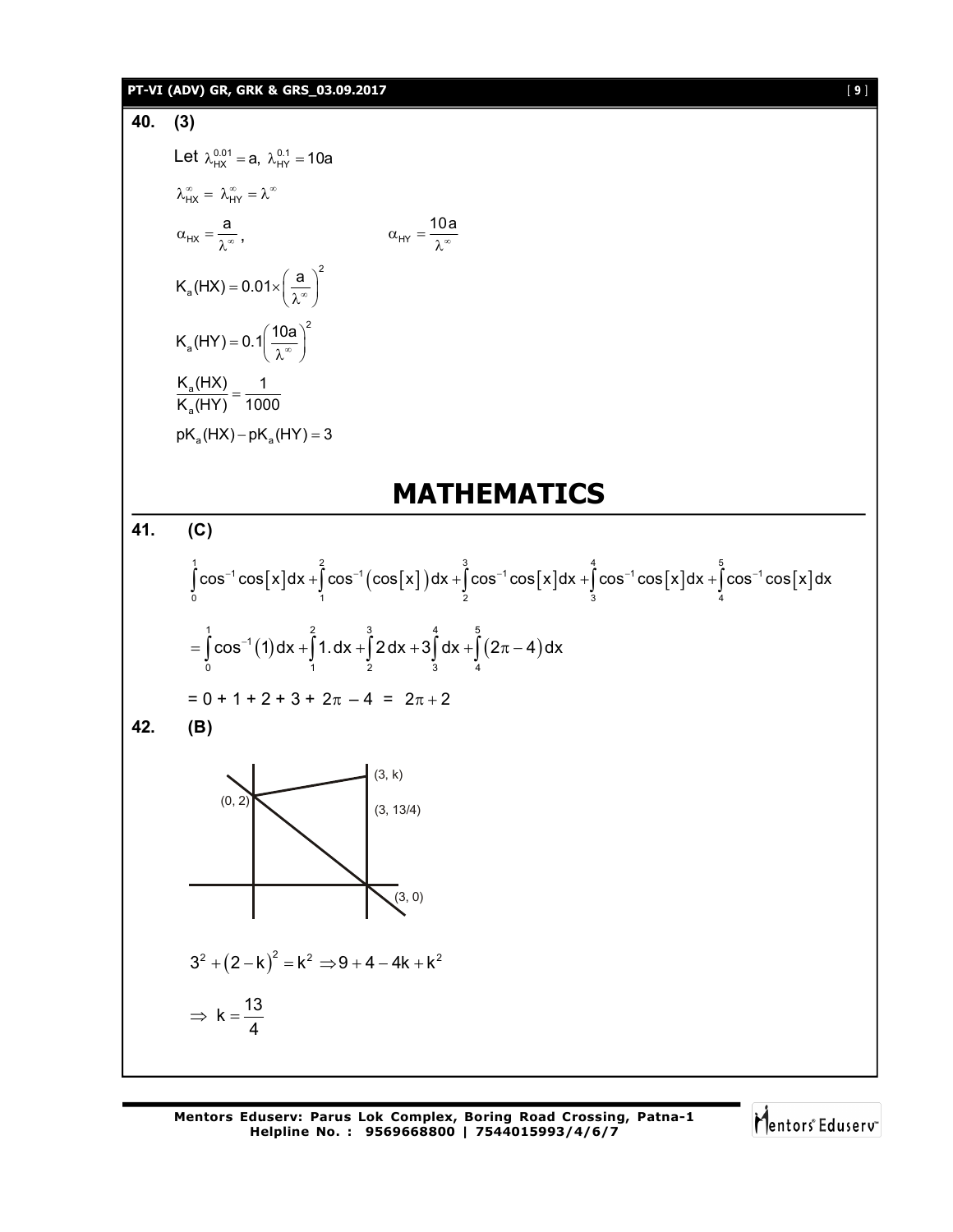[ **10** ] **PT-VI (ADV) GR, GRK & GRS\_03.09.2017**

$$
y-2=\frac{\frac{13}{4}-2}{\frac{3}{2}-2}(x-0),
$$
  
\n⇒ 5x-12y = -24  
\n
$$
-\frac{5}{24}x+\frac{y}{2}=1
$$
  
\n43. (C)  
\nOn solving equation of an ellipse  
\n
$$
\frac{(x-2)^2}{4}+\frac{3}{4}y^2=1 \Rightarrow e=\sqrt{\frac{2}{3}}
$$
  
\n44. (A)  
\n
$$
\frac{a^2+b^2}{2}>\sqrt{a^2b^2}
$$
  
\n
$$
a^2+b^2 \ge 2ab \Rightarrow b^2+c^2>2bc \Rightarrow c^2+a^2>2ca
$$
  
\n
$$
\Rightarrow a^2+b^2+c^2>ab+bc+ca
$$
  
\n⇒ ab+bc+ca < 1  
\n45. (C)  
\n46. (B)  
\n1-2 sin<sup>2</sup> x + k sin x = 2k-7 ⇒ 2 sin<sup>2</sup> x - k sin x + (2k-8) = 0  
\nsin x =  $\frac{k-4}{2}$  or 2  
\n $2 \le k \le 6$   
\n47. (D)  
\n $\Rightarrow cos^2 x - cos^2 x(1+sin^2 x) = 0$   
\n $\Rightarrow cos^2 x (cos^5 x + cos^2 x - 2) = 0 \Rightarrow cos x = 0$  and cos x = 1

Mentors<sup>e</sup> Eduserv<sup>-</sup>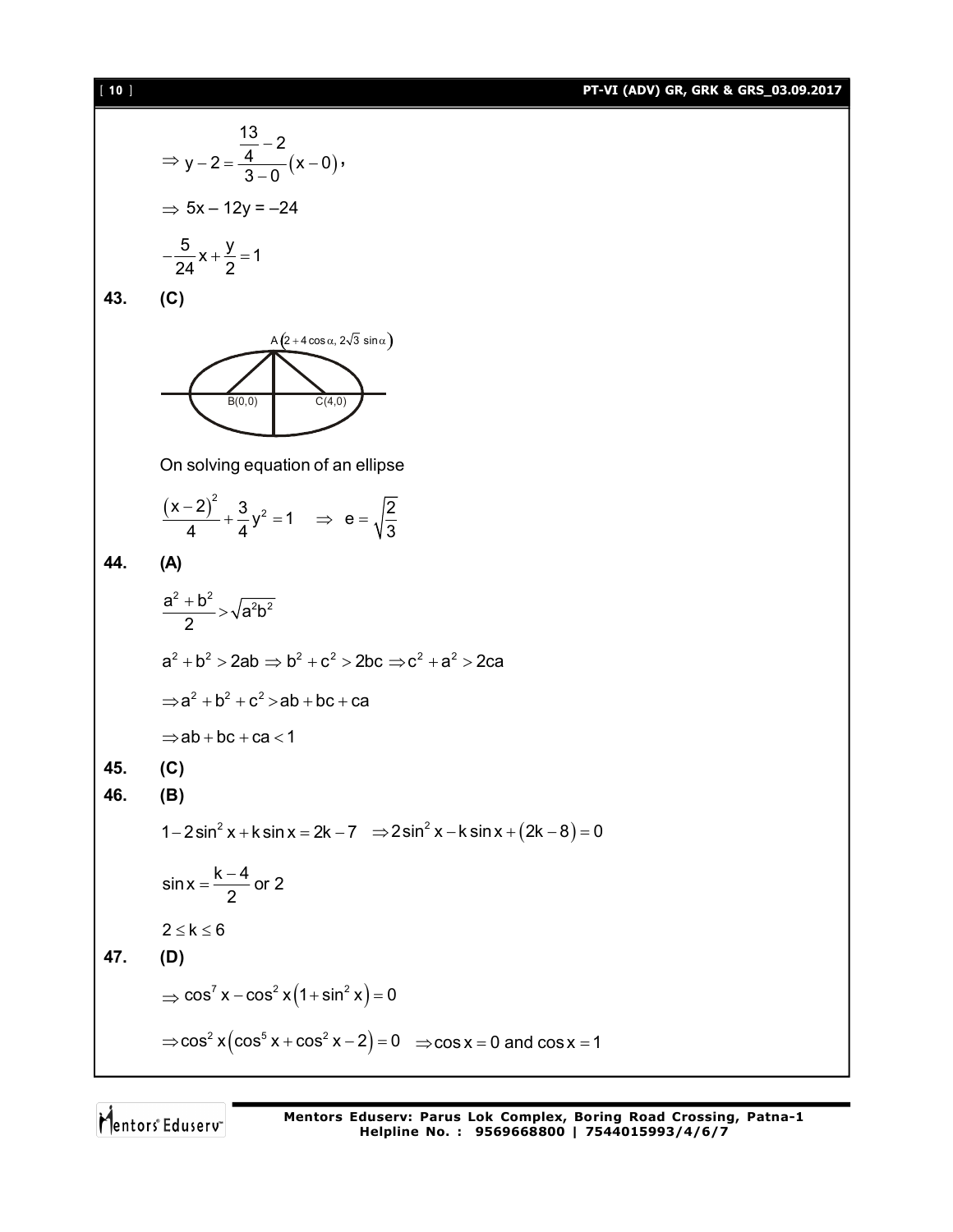## **PT-VI (ADV) GR, GRK & GRS\_03.09.2017** [ **11** ]

**48. (C)**  $\sqrt{3h} - \sqrt{3k + 2} - 1 = 0$ On solving we get  $9x^2 + 9y^2 - 18xy - 18x + 6y + 1 = 0$  :: h<sup>2</sup> = ab So locus is parabola **49. (A)**  $I_n = -n \left[ I_n - (n - 1) I_{n - 2} + (n - 1) I_n \right]$ 3 1  $I_3$  3  $I_1$  5  $=$ **50. (D)** tan1 1000 tan1 1000<br>[ | tɔp<sup>-1</sup> v ]dv | [ [ tɔp<sup>-1</sup> v ]dv \_ **[ o** dv | [  $\int\limits_{0}^{\pi} \left\lfloor \tan^{-1} x \right\rfloor dx + \int\limits_{\tan 1}^{\pi} \left\lfloor \tan^{-1} x \right\rfloor dx = \int\limits_{0}^{\pi} 0 \cdot dx + \int\limits_{\tan 1}^{\pi} 1 \cdot dx \Rightarrow 1000 - \tan 1$ **51. (A, C)** 2 2  $1 \t1 \t1$  $\frac{x}{1+x^2} > \frac{x}{1+x^2} > \frac{1}{1+x}$ +  $x^2$   $1 + x^{\frac{\pi}{2}}$   $1 + y$ **52. (A, B)** Put  $\sin^2 x = t$ **53. (A, D) 54. (A, B, C) 55. (A, D) 56. (0)**  $(x-1)(x-2)....(x-45)$ 46  $I = \int_{0}^{1} (x-1)(x-2).....(x-45)dx$ (46 – x – 1)(46 – x – 2)……(46 – x – 45) 46  $I = \int\limits_0^1 (46 - x - 1)(46 - x - 2)......(46 - x - 45)dx$  $(45-x)(43-x)......(1-x)$ 46  $= \int_{0}^{1} (45-x)(43-x)$ .......(1-x)dx  $\Rightarrow$  I = 0

Mentors Eduserv